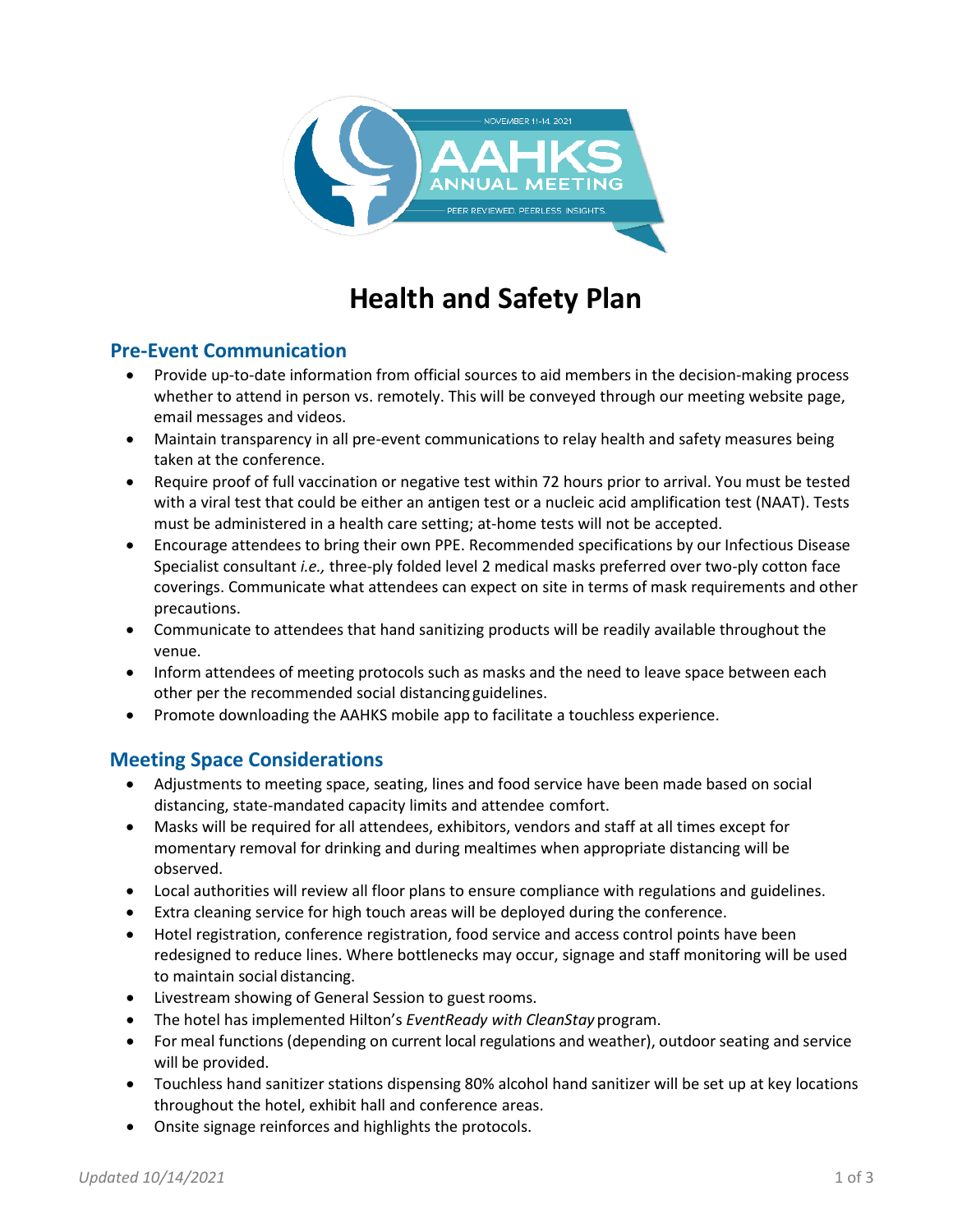# **Health Considerations**

- Our Infectious Disease Specialist consultant will be on-site to monitor compliance with the plan and mitigate any unanticipated safety issues.
- Attendees will be able to confirm their vaccination status online and at the meeting.
- COVID-19 testing will be available onsite.
- A care plan has been developed with local health care facilities identified for needed medical services including rapid testing. Should someone report symptoms, they will be offered a rapid COVID-19 test and if they test positive, will be advised to return or remain in their room, triaged by an onsite health care worker and, if necessary, referred to a nearby clinic for further evaluation, testing and treatment.
- The conference sessions will be livestreamed on the hotel in-room entertainment system so attendees will not miss anything if there is a reason for them to isolate.
- Separate registration areas and processes have been designed for attendees and industry representatives to avoid long lines.
- The schedule will be coordinated with the hotel and exhibit hall contractor for frequent cleaning and sanitation services.
- Attendees will be required to self-monitor for symptoms and advised to stay in their room and report if symptoms develop or a fever is detected. This will be reinforced through signs, the mobile app and the video wall.

## **Registration**

- There will be an increased number of desks and staff, all properly outfitted and practicing sanitation.
- Clear plexiglass will be installed between registration staff and attendees at checkin.
- Signage and rope lines will ensure social distancing of one meterspacing.

## **Table and Seating Guidelines**

- Appropriate distancing and lower capacity limits will be monitored for every room.
- The number and width of aisles has been increased.
- Exhibit Hall: require vaccination and masks of exhibit hall management staff, hand sanitizing stations and enhanced cleaning. Health and sanitation practices will be communicated to onsite industry representatives.
- Eliminated pre-set items such as pens and pads and communal sharing vessels, including candy dishes and water pitchers.

## **Meal Functions**

- Multiple dining area options for meals and breaks, including outdoor seating (local regulation and weather-permitting).
- Breakfasts and lunches will have multiple pick-up areas.

#### **Staff Guidelines**

• Taking extra precautions with attendee-facing staff including health screenings, symptom monitoring, clear shields, masks, gloves and breaks for frequent handwashing.

## **Virtual Audience**

• The hybrid conference includes a virtual option that will allow attendees who cannot or should not travel to participate in the meeting. Virtual participation includes two options: attending real-time